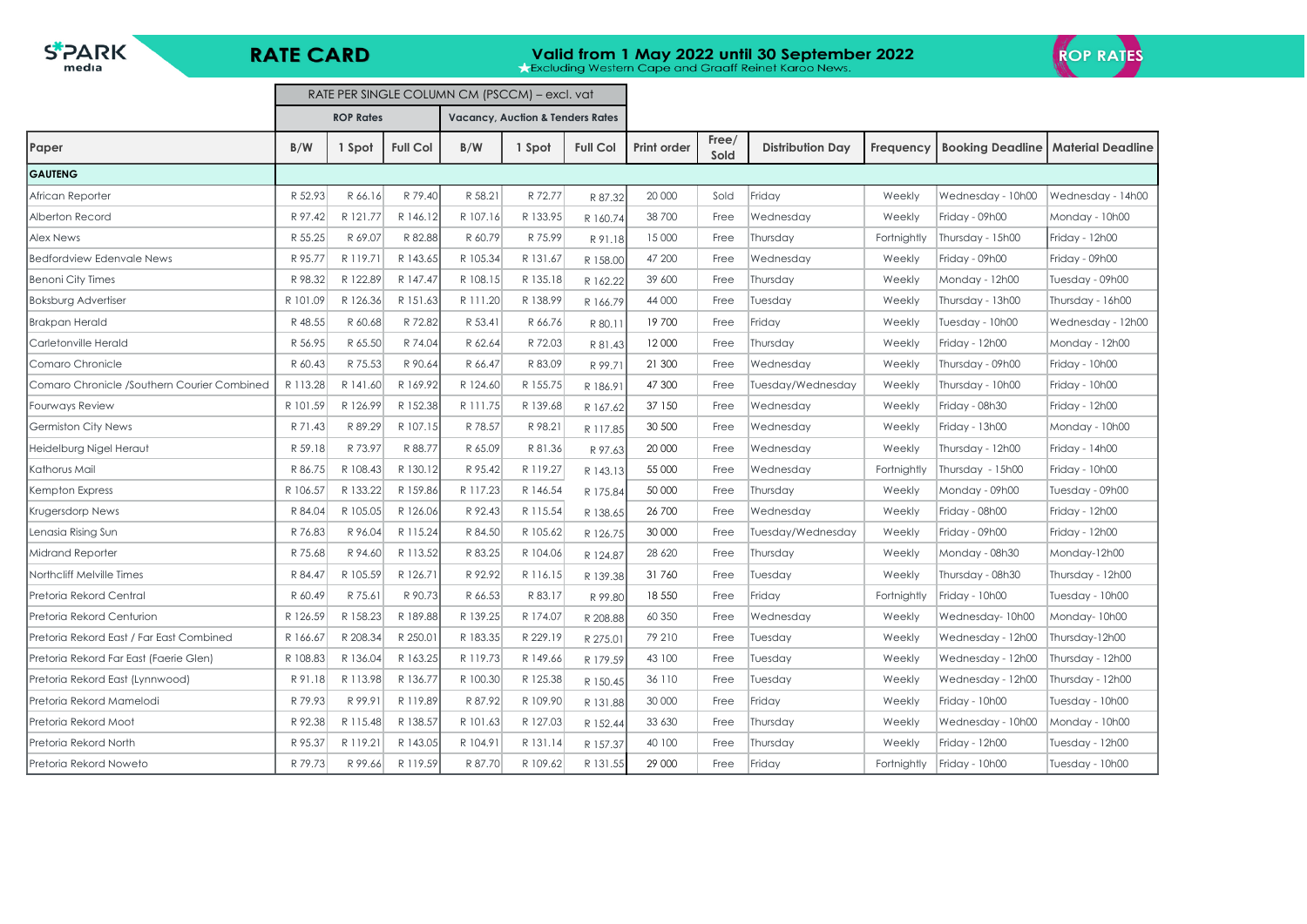$S^*$ **PARK** 

## **RATE CARD**

# **Valid from 1 May 2022 until 30 September 2022**<br>**A Excluding Western Cape and Graaff Reinet Karoo News.**



|                                        |          |                  |                 | RATE PER SINGLE COLUMN CM (PSCCM) - excl. vat |                                             |                 |                    |               |                         |             |                   |                                             |
|----------------------------------------|----------|------------------|-----------------|-----------------------------------------------|---------------------------------------------|-----------------|--------------------|---------------|-------------------------|-------------|-------------------|---------------------------------------------|
|                                        |          | <b>ROP Rates</b> |                 |                                               | <b>Vacancy, Auction &amp; Tenders Rates</b> |                 |                    |               |                         |             |                   |                                             |
| Paper                                  | B/W      | 1 Spot           | <b>Full Col</b> | B/W                                           | 1 Spot                                      | <b>Full Col</b> | <b>Print order</b> | Free/<br>Sold | <b>Distribution Day</b> | Frequency   |                   | <b>Booking Deadline   Material Deadline</b> |
| Pretoria Rekord West News              | R 65.06  | R 81.33          | R 97.59         | R 71.56                                       | R 89.45                                     | R 107.34        | 20 250             | Free          | Friday                  | Fortnightly | Friday - 10h00    | Tuesday - 10h00                             |
| Randburg Sun                           | R 132.80 | R 165.99         | R 199.19        | R 146.07                                      | R 182.59                                    | R 219.11        | 60 950             | Free          | Thursday                | Weekly      | Monday - 08h30    | Monday - 12h00                              |
| Randfontein Herald                     | R 49.48  | R 61.85          | R 74.22         | R 54.43                                       | R 68.04                                     | R 81.64         | 18 500             | Free          | Tuesday                 | Weekly      | Wednesday - 16h00 | Friday - 14h00                              |
| Roodepoort Northsider                  | R 82.23  | R 102.78         | R 123.34        | R 90.45                                       | R 113.06                                    | R 135.67        | 27 000             | Free          | Thursday                | Weekly      | Monday - 08h00    | Monday - 12h00                              |
| Roodepoort Record                      | R 112.62 | R 140.77         | R 168.93        | R 123.88                                      | R 154.84                                    | R 185.81        | 47 400             | Free          | Thursday                | Weekly      | Monday - 08h00    | Monday - 12h00                              |
| Roodepoort Northsider/ Record combined | R 173.71 | R 217.13         | R 260.56        | R 191.07                                      | R 238.84                                    | R 286.61        | 74 400             | Free          | Thursday                | Weekly      | Monday - 08h00    | Monday - 12h00                              |
| Rosebank Killarney Gazette             | R 101.99 | R 127.48         | R 152.98        | R 112.18                                      | R 140.23                                    | R 168.27        | 42 000             | Free          | Tuesday                 | Weekly      | Thursday - 08h30  | Thursday - 12h00                            |
| <b>Sandton Chronicle</b>               | R 117.99 | R 147.49         | R 176.99        | R 129.80                                      | R 162.25                                    | R 194.70        | 51 650             | Free          | Wednesday               | Weekly      | Friday - 08h30    | Friday - 12h00                              |
| Southern Courier                       | R 64.96  | R 81.20          | R 97.44         | R 71.46                                       | R 89.32                                     | R 107.19        | 26 000             | Free          | Tuesday                 | Weekly      | Thursday - 09h00  | Friday - 10h00                              |
| Soweto Urban Newspapers                | R 136.82 | R 171.03         | R 205.23        | R 150.50                                      | R 188.13                                    | R 225.76        | 110 000            | Free          | Thursday / Friday       | Weekly      | Friday - 12h00    | Monday -14h00                               |
| Springs Advertiser                     | R 64.16  | R 80.20          | R 96.24         | R 70.58                                       | R 88.23                                     | R 105.87        | 26 800             | Free          | Thursday                | Weekly      | Monday - 09h00    | Monday - 09h00                              |
| The Thembisan                          | R 84.27  | R 105.33         | R 126.40        | R 92.70                                       | R 115.87                                    | R 139.05        | 50 000             | Free          | Wednesday               | Fortnightly | Thursday - 15h00  | Friday - 10h00                              |
| Weekly print order:                    |          |                  |                 |                                               |                                             |                 | 539 530            |               |                         |             |                   |                                             |

| <b>KWAZULU NATAL</b>                   |          |          |          |                                               |          |          |         |      |                         |             |                  |                 |
|----------------------------------------|----------|----------|----------|-----------------------------------------------|----------|----------|---------|------|-------------------------|-------------|------------------|-----------------|
| Berea Mail                             | R 73.87  | R 92.34  | R 110.80 | R 81.25                                       | R 101.56 | R 121.88 | 27 300  | Free | Thursday                | Weekly      | Tuesday - 09h00  | Tuesday - 12h00 |
| Chatsworth Rising Sun                  | R 87.87  | R 109.84 | R 131.81 | R 96.67                                       | R 120.83 | R 145.00 | 53 500  | Free | Tuesday                 | Weekly      | Thursday - 12h00 | Friday - 12h00  |
| Eyethu Amajuba                         | R 18.74  | R 26.23  | R 33.73  | R 20.61                                       | R 28.86  | R 37.10  | 5 0 0 0 | Sold | Thursday                | Fortnightly | Monday - 10h00   | Monday - 12h00  |
| Eyethu Baywatch                        | R 53.14  | R 66.43  | R 79.71  | R 58.45                                       | R 73.07  | R 87.68  | 30 500  | Free | Wednesday / Thursday    | Weekly      | Friday - 08h30   | Monday - 13h00  |
| <b>I</b> Evethu Msunduzi               | R 60.58  | R 75.72  | R 90.86  | R 66.63                                       | R 83.29  | R 99.95  | 35 000  | Free | Thursday                | Weekly      | Monday - 09h00   | Tuesday - 12h00 |
| Eyethu Intshonalanga                   | R 51.91  | R 64.89  | R 77.87  | R 57.12                                       | R 71.40  | R 85.68  | 23 900  | Free | Wednesday               | Fortnightly | Friday - 12h00   | Monday - 12h00  |
| Eyethu Ugu                             | R 49.68  | R 62.10  | R 74.53  | R 54.65                                       | R 68.31  | R 81.97  | 20 000  | Free | Wednesday               | Weekly      | Thursday - 16h00 | Friday - 16h00  |
| Eyethu Umlazi                          | R 51.92  | R 64.90  | R 77.88  | R 57.12                                       | R 71.39  | R 85.67  | 30 000  | Free | Thursday                | Fortnightly | Monday - 16h00   | Tuesday - 12h00 |
| Eyethu Umgungundlovu                   | R 34.62  | R 43.27  | R 51.92  | R 38.08                                       | R 47.60  | R 57.12  | 20 000  | Free | Thursday / Friday       | Fortnightly | Friday - 09h00   | Monday - 09h00  |
| Eyethu Uthukela                        | R 18.74  | R 26.23  | R 33.73  | R 20.61                                       | R 28.86  | R 37.10  | 10 000  | Free | Friday                  | Fortnightly | Monday - 10h00   | Monday - 12h00  |
| Eyethu Zululand                        | R 20.77  | R 25.97  | R 31.16  | R 22.85                                       | R 28.56  | R 34.27  | 12 000  | Free | Last Friday of every mo | Monthly     | Friday - 12h00   | Monday - 09h00  |
| Ezase Mpumalanga News                  | R 23.65  | R 29.56  | R 35.47  | R 26.01                                       | R 32.52  | R 39.02  | 15 000  | Free | last Thursday of month  | Monthly     | Monday - 10h00   | Tuesday -10h00  |
| Highway Mail                           | R 102.50 | R 128.13 | R 153.75 | R 112.74                                      | R 140.93 | R 169.12 | 54 700  | Free | Wednesday               | Weekly      | Friday - 12h00   | Monday - 12h00  |
| Maritzburg Sun                         | R 79.18  | R 98.97  | R 118.77 | R 87.10                                       | R 108.87 | R 130.65 | 30 000  | Free | Wednesday               | Weekly      | Friday - 12h00   | Monday - 12h00  |
| Maritzburg Sun/ Public Eye Combination | R 141.28 | R 176.60 | R 211.92 | R 155.41                                      | R 194.26 | R 233.11 | 60 000  | Free | Wednesday / Thursday    | Weekly      | Friday - 12h00   | Monday - 12h00  |
| Merebank Rising Sun                    | R 70.28  | R 87.85  | R 105.42 | R 77.32                                       | R 96.64  | R 115.97 | 20 000  | Free | Tuesday/Wednesday       | Weekly      | Thursday - 16h00 | Friday - 09h00  |
|                                        |          |          |          | RATE PER SINGLE COLUMN CM (PSCCM) – excl. vat |          |          |         |      |                         |             |                  |                 |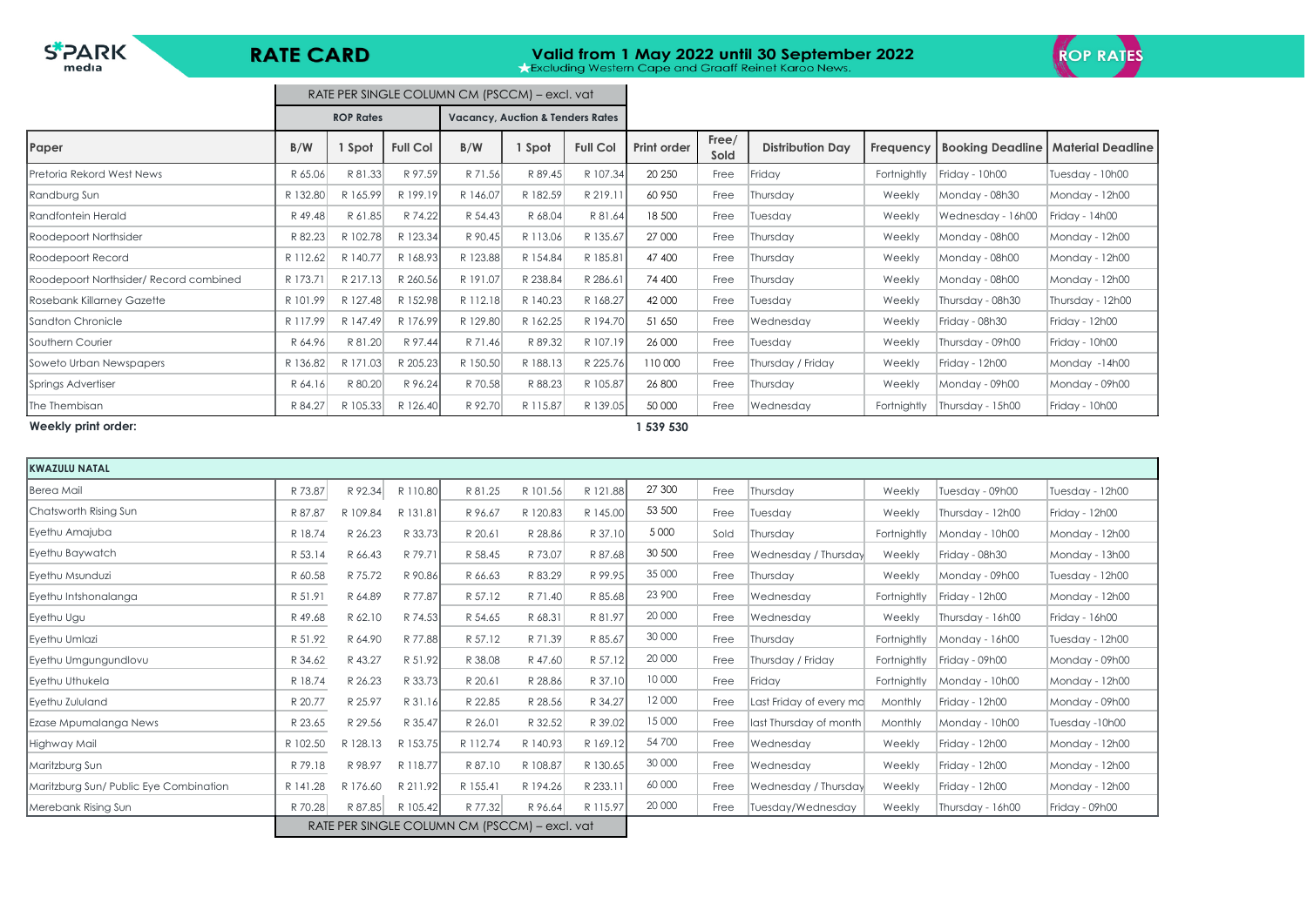| <b>STARK</b><br><b>RATE CARD</b><br>media                           |          |                  |                 |          |                                             |                 | Valid from 1 May 2022 until 30 September 2022<br><b>Excluding Western Cape and Graaff Reinet Karoo News.</b> |               |                              | <b>ROP RATES</b> |                         |                          |
|---------------------------------------------------------------------|----------|------------------|-----------------|----------|---------------------------------------------|-----------------|--------------------------------------------------------------------------------------------------------------|---------------|------------------------------|------------------|-------------------------|--------------------------|
|                                                                     |          | <b>ROP Rates</b> |                 |          | <b>Vacancy, Auction &amp; Tenders Rates</b> |                 |                                                                                                              |               |                              |                  |                         |                          |
| Paper                                                               | B/W      | 1 Spot           | <b>Full Col</b> | B/W      | 1 Spot                                      | <b>Full Col</b> | <b>Print order</b>                                                                                           | Free/<br>Sold | <b>Distribution Day</b>      | Freauency        | <b>Booking Deadline</b> | <b>Material Deadline</b> |
| Mid South Coast Rising Sun                                          | R 45.19  | R 56.48          | R 67.78         | R 49.71  | R 62.13                                     | R 74.56         | 18 000                                                                                                       | Free          | Tuesday                      | Weekly           | Thursday - 11h00        | Friday - 12h00           |
| North Coast Courier                                                 | R 86.12  | R 107.65         | R 114.41        | R 94.73  | R 118.41                                    | R 125.85        | 30 000                                                                                                       | Free          | Wednesday                    | Weekly           | Friday - 10h00          | Monday - 10h00           |
| Northern Eyethu                                                     | R 28.41  | R 35.51          | R 42.6          | R 31.24  | R 39.05                                     | R 46.87         | 16 000                                                                                                       | Free          | Tuesday                      | Monthly          | 7 days prior            | 7 days prior             |
| Northern Natal News                                                 | R 83.32  | R 104.15         | R 124.98        | R 91.65  | R 114.56                                    | R 137.47        | 18 900                                                                                                       | Sold          | Thursday                     | Weekly           | Thursday - 12h00        | Friday - 12h00           |
| Northglen News                                                      | R 73.87  | R 92.34          | R 110.80        | R 81.25  | R 101.56                                    | R 121.88        | 27 700                                                                                                       | Free          | Tuesday                      | Weekly           | Thurs - 16h00           | Friday - 12h00           |
| Overport Rising Sun                                                 | R 76.42  | R 95.52          | R 114.62        | R 84.06  | R 105.08                                    | R 126.09        | 45 000                                                                                                       | Free          | Thursday                     | Weekly           | Thursday - 12h00        | Monday - 12h00           |
| North Coast Rising Sun                                              | R 105.45 | R 131.81         | R 145.84        | R 116.01 | R 145.01                                    | R 160.42        | 65 000                                                                                                       | Free          | Wednesday                    | Weekly           | Thursday - 12h00        | Monday - 10h00           |
| Public Eye                                                          | R 79.18  | R 98.97          | R 118.77        | R 87.10  | R 108.87                                    | R 130.65        | 30 000                                                                                                       | Free          | Thursday                     | Weekly           | Monday - 09h00          | Tuesday - 12h00          |
| Queensburgh News                                                    | R 44.32  | R 55.40          | R 66.48         | R 48.75  | R 60.93                                     | R 73.12         | 13 200                                                                                                       | Free          | 2nd and 4th Monday           | Fortnightly      | Thursday - 16h00        | Friday - 11h00           |
| South Coast Sun                                                     | R 59.10  | R 73.88          | R 88.65         | R 65.01  | R 81.26                                     | R 97.52         | 20 3 25                                                                                                      | Free          | Thursday                     | Weekly           | Monday - 12h00          | Tuesday - 12h00          |
| <b>Southlands Sun</b>                                               | R 56.47  | R 70.58          | R 84.70         | R 62.11  | R 77.64                                     | R 93.17         | 18 100                                                                                                       | Free          | Tuesdav                      | Weekly           | Friday - 09h00          | Friday - 12h00           |
| South Coast Fever                                                   | R 54.25  | R 67.80          | R 86.90         | R 59.70  | R 74.60                                     | R 95.60         | 35 000                                                                                                       | Free          | Thursday                     | Weekly           | Monday 10h00            | Tuesday 10h00            |
| South Coast Herald (inc Ugu District News)                          | R 83.32  | R 104.15         | R 124.98        | R 91.65  | R 114.56                                    | R 137.47        | 20 000                                                                                                       |               | Free/Sold Wednesday/Thursday | Weekly           | Friday - 16h00          | Monday - 10h00           |
| South Coast Herald (inc Ugu District News) /<br>Eyethu Ugu combined | R 110.52 | R 138.15         | R 165.78        | R 121.57 | R 151.96                                    | R 182.35        | 40 000                                                                                                       |               | Free/Sold Wednesday/Thursday | Weekly           | Friday - 16h00          | Monday - 10h00           |
| The Hilton                                                          | R 34.32  | R 42.90          | R 51.48         | R 37.75  | R 47.19                                     | R 56.63         | 5 0 0 0                                                                                                      | Free          | Thursdav/Fridav              | Monthly          | <b>Thursday Prior</b>   | <b>Friday Prior</b>      |
| Umghele                                                             | R 31.90  | R 31.90          | R 31.90         | R 31.90  | R 31.90                                     | R 31.90         | 3 0 0 0                                                                                                      | Sold          | Friday                       | Weekly           | Tuesday - 10h00         | Wednesday - 10h00        |
| Village Talk                                                        | R 42.97  | R 53.72          | R 64.46         | R 47.27  | R 59.09                                     | R 70.91         | 12000                                                                                                        | Free          | Wednesday                    | Weekly           | Friday - 09h00          | Friday - 12h00           |
| Zululand Observer (Friday)                                          | R 71.22  | R 89.02          | R 106.83        | R 78.35  | R 97.94                                     | R 117.53        | 10 000                                                                                                       | Sold          | Thursday                     | Weekly           | Monday - 12h00          | Tuesday - 12h00          |
| Zululand Observer (Monday)                                          | R 71.22  | R 89.02          | R 106.83        | R 78.35  | R 97.94                                     | R 117.53        | 5 0 0 0                                                                                                      | Sold          | Monday                       | Weekly           | Thursday - 12h00        | Friday - 10h00           |
| Weekly print order:                                                 |          |                  |                 |          |                                             |                 | 879 125                                                                                                      |               |                              |                  |                         |                          |

| <b>VAAL TRIANGLE</b> |          |          |          |          |          |          |         |      |                     |        |                                    |                  |
|----------------------|----------|----------|----------|----------|----------|----------|---------|------|---------------------|--------|------------------------------------|------------------|
| Northen Ster         | R 109.12 | R 136.40 | R 163.68 | R 120.03 | R 150.03 | R 180.04 | 32 800  | Free | <b>Tuesday</b>      | Weekly | Wednesday - 12h00 Thursday - 12h00 |                  |
| Sedibeng Ster        | R 101.91 | R 117.32 | R 127.40 | R 112.10 | R 129.03 | R 140.14 | 91 000  | Free | Thursday/Friday     | Weekly | Monday - 14h00                     | Tuesday - 15h00  |
| Vaal Weekblad        | R 42.55  | R 53.18  | R 63.82  | R 46.80  | R 58.50  | R 70.20  | 4 0 0 0 | Sold | <b>Wednesday</b>    | Weekly | Thursday - 08h00                   | Monday - 08h00   |
| Southern Ster        | R 129.85 | R 162.31 | R 194.77 | R 142.84 | R 178.55 | R 214.26 | 41 500  | Free | Tuesday / Wednesday | Weekly | Wednesday - 12h00                  | Thursday - 12h00 |
| Weekly print order:  |          |          |          |          |          |          | 169 300 |      |                     |        |                                    |                  |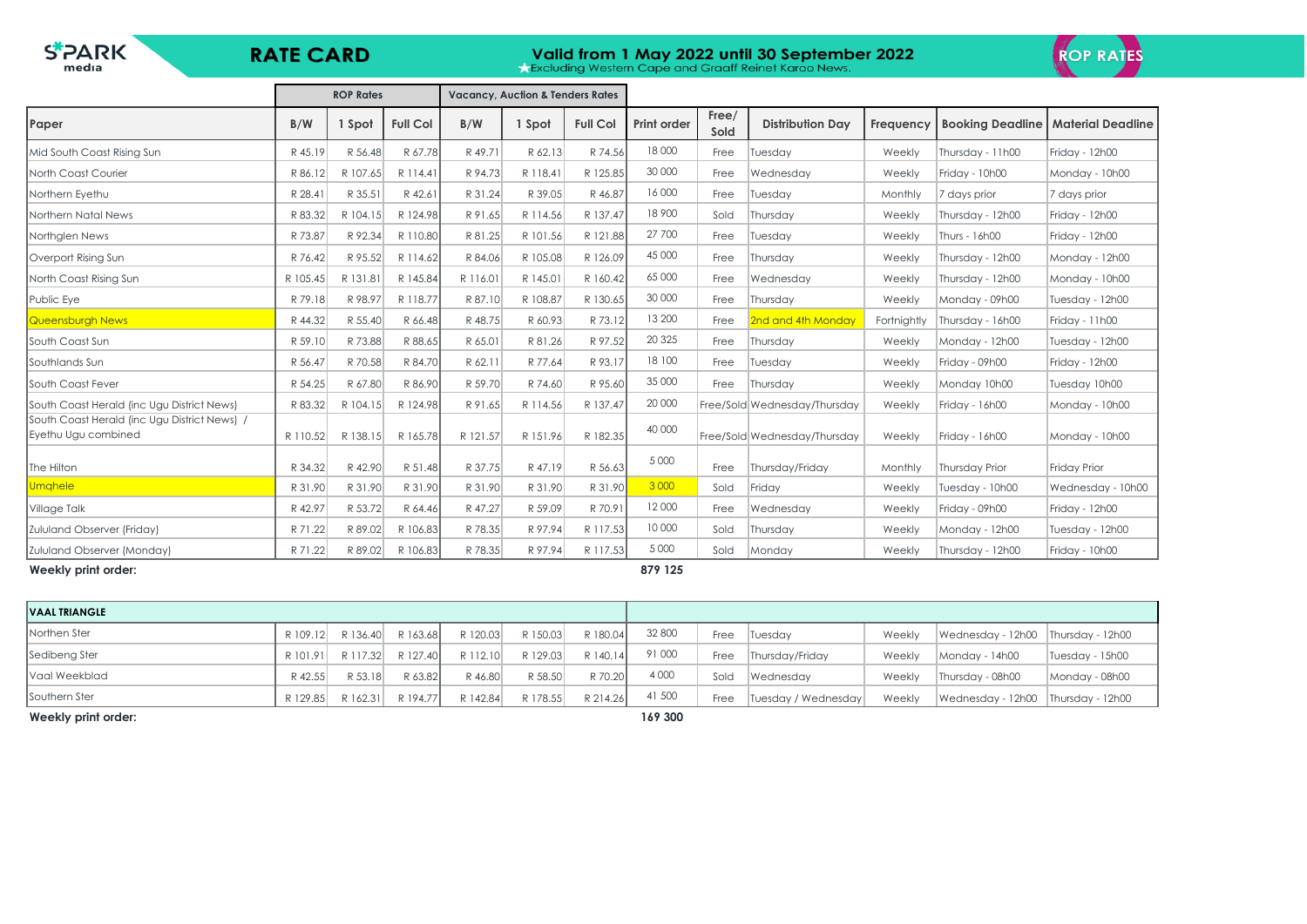

 $\blacksquare$ 

# **Valid from 1 May 2022 until 30 September 2022**<br>**A Excluding Western Cape and Graaff Reinet Karoo News.**



|                      |         |                  |                 | RATE PER SINGLE COLUMN CM (PSCCM) – excl. vat |                                             |                 |                    |               |                         |           |                  |                                             |
|----------------------|---------|------------------|-----------------|-----------------------------------------------|---------------------------------------------|-----------------|--------------------|---------------|-------------------------|-----------|------------------|---------------------------------------------|
|                      |         | <b>ROP Rates</b> |                 |                                               | <b>Vacancy, Auction &amp; Tenders Rates</b> |                 |                    |               |                         |           |                  |                                             |
| Paper                | B/W     | I Spot           | <b>Full Col</b> | B/W                                           | I Spot                                      | <b>Full Col</b> | <b>Print order</b> | Free/<br>Sold | <b>Distribution Day</b> | Frequency |                  | <b>Booking Deadline   Material Deadline</b> |
| <b>NORTH WEST</b>    |         |                  |                 |                                               |                                             |                 |                    |               |                         |           |                  |                                             |
| Bonus                | R 64.80 | R 81.00          | R 97.20         | R 71.20                                       | R 89.20                                     | R 107.00        | 25 500             | Free          | Monday                  | Weekly    | Thursday - 12h00 | Friday - 12h00                              |
| <b>Brits Pos</b>     | R 54.40 | R 68.00          | R 81.60         | R 59.60                                       | R 74.40                                     | R 89.20         | 8 5 0 0            | Sold          | Thursday                | Weekly    | Thursday - 12h00 | Monday - 12h00                              |
| Klerksdorp Midweek   | R 73.00 | R 91.20          | R 109.60        | R 80.20                                       | R 100.40                                    | R 120.40        | 18700              | Free          | Tuesday                 | Weekly    | Thursday - 12h00 | Friday - 12h00                              |
| Klerksdorp Record    | R 73.20 | R 91.60          | R 109.80        | R 80.80                                       | R 101.00                                    | R 121.20        | 19 500             | Sold          | Thursday                | Weekly    | Thursday - 12h00 | Monday - 12h00                              |
| Kormorant            | R 29.40 | R 36.80          | R 44.20         | R 32.40                                       | R 40.60                                     | R 48.80         | 10 000             | Free          | Thursday                | Weekly    | Friday - 17h00   | Monday -09h00                               |
| Lentswe              | R 58.60 | R 73.20          | R 87.80         | R 64.20                                       | R 80.40                                     | R 96.40         | 14700              | Free          | Thursday                | Weekly    | Thursday - 12h00 | Monday - 12h00                              |
| Mafikeng Mail        | R 62.40 | R 78.00          | R 93.60         | R 68.80                                       | R 86.00                                     | R 103.40        | 14 500             | Sold          | Thursday                | Weekly    | Friday - 12h00   | Tuesday - 12h00                             |
| Noordwester          | R 51.80 | R 64.80          | R 77.80         | R 56.80                                       | R 71.00                                     | R 85.20         | 6 0 0 0            | Sold          | Friday                  | Weekly    | Friday - 12h00   | Tuesday - 12h00                             |
| Potchefstroom Herald | R 80.80 | R 92.60          | R 104.80        | R 88.80                                       | R 102.00                                    | R 115.40        | 17000              | Free          | Thursday                | Weekly    | Friday - 12h00   | Monday - 12h00                              |
| Rustenburg Herald    | R 83.20 | R 104.00         | R 128.80        | R 91.40                                       | R 114.20                                    | R 137.20        | 30 000             | Sold          | Thursday                | Weekly    | Thursday - 12h00 | Monday - 12h00                              |
| Stellalander         | R 41.20 | R 51.40          | R 61.60         | R 45.40                                       | R 57.00                                     | R 68.40         | 6000               | Sold          | Wednesday               | Weekly    | Thursday - 12h00 | Monday - 12h00                              |

### **Weekly print order: 170 400**

| <b>FREE STATE</b>           |         |          |          |         |          |          |        |      |          |        |                |                 |
|-----------------------------|---------|----------|----------|---------|----------|----------|--------|------|----------|--------|----------------|-----------------|
| <b>Bloemfontein Courant</b> | R 81.59 | R 101.99 | R 122.38 | R 89.75 | R 112.18 | R 134.62 | 45 000 | Free | Thursday | Weekly | Monday - 12h00 | Tuesday - 12h00 |
| Heilbron Herald             | R 30.63 | R 38.29  | R 45.95  | R 33.70 | R 42.13  | R 50.56  | 2 500  | Sold | Friday   | Weekly | Friday - 09h00 | Tuesday - 12h00 |
| Parys Gazette               | R 37.00 | R 46.25  | R 55.50  | R 40.70 | R 50.88  | R 61.05  | 7 500  | Free | Thursday | Weekly | Monday - 10h00 | Tuesday - 10h00 |
| Weekly print order:         |         |          |          |         |          |          | 55 000 |      |          |        |                |                 |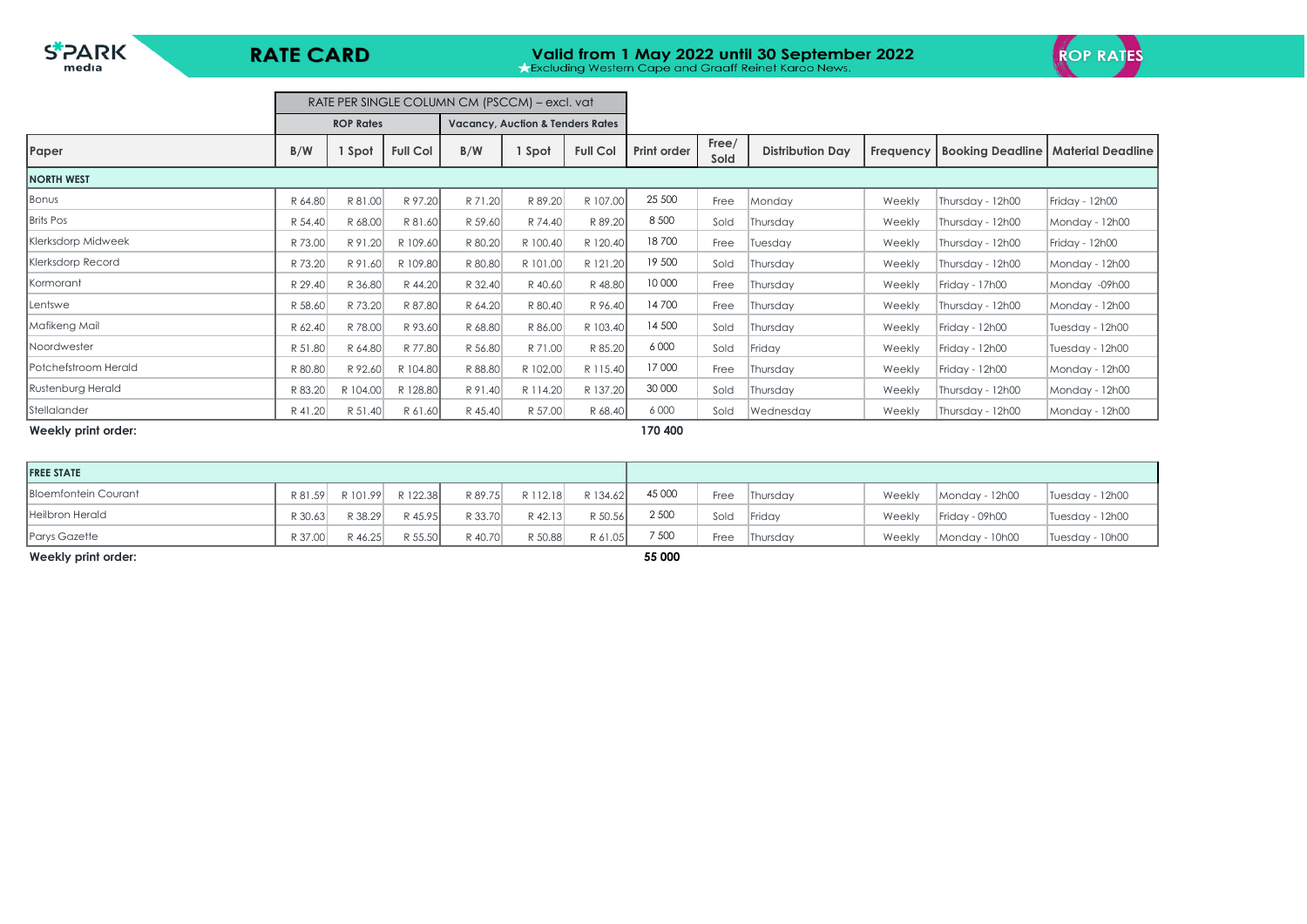

|                                                               |          |                  |                 | RATE PER SINGLE COLUMN CM (PSCCM) – excl. vat |                                             |                 |             |                  |                         |             |                                     |                     |
|---------------------------------------------------------------|----------|------------------|-----------------|-----------------------------------------------|---------------------------------------------|-----------------|-------------|------------------|-------------------------|-------------|-------------------------------------|---------------------|
|                                                               |          | <b>ROP Rates</b> |                 |                                               | <b>Vacancy, Auction &amp; Tenders Rates</b> |                 |             |                  |                         |             |                                     |                     |
| Paper                                                         | B/W      | . Spot           | <b>Full Col</b> | B/W                                           | Spot                                        | <b>Full Col</b> | Print order | Free/<br>Sold    | <b>Distribution Day</b> |             | <b>Frequency   Booking Deadline</b> | l Material Deadline |
| <b>LIMPOPO</b>                                                |          |                  |                 |                                               |                                             |                 |             |                  |                         |             |                                     |                     |
| <b>Bosveld Review</b>                                         | R 38.79  | R 40.73          | R 44.61         | R 42.66                                       | R 44.80                                     | R 49.07         | 3 500       | Sold             | Thursday / Friday       | Weekly      | Wednesday - 09h00                   | Wednesday - 15h00   |
| <b>Bonus Review</b>                                           | R 100.58 | R 100.58         | R 100.58        | R 110.63                                      | R 110.63                                    | R 110.63        | 20 000      | Free             | Thursday                | Fortnightly | Tuesday - 12h00                     | Tuesday - 13h00     |
| Capricorn Voice                                               | R 60.86  | R 63.90          | R 69.98         | R 66.95                                       | R 70.30                                     | R 76.99         | 6 500       | Sold             | Wednesday               | Weekly      | Monday - 10h00                      | Monday - 11h00      |
| <b>Polokwane Observer</b>                                     | R 90.08  | R 112.60         | R 135.12        | R 99.08                                       | R 123.85                                    | R 148.62        | 30 000      | Free             | Thursday                | Weekly      | Tuesday - 14h00                     | Wednesday - 14h00   |
| Polokwane Observer / Bonus combo                              | R 117.86 | R 147.32         | R 176.79        | R 129.65                                      | R 162.06                                    | R 194.47        | 50 000      | Free             | Thursday                | Fortnightly | Tuesday - 12h00                     | Tuesday - 13h00     |
| Polokwane Observer / Bonus Review /<br>Polokwane Review combo | R 128.91 | R 161.14         | R 193.37        | R 141.80                                      | R 177.24                                    | R 212.69        | 56 000      |                  | Free/sold   Wed/Thurs   | Fortnightly | Tuesday - 12h00                     | Tuesday - 13h00     |
| <b>IPolokwane Review</b>                                      | R 53.72  | R 56.42          | R 61.79         | R 59.09                                       | R 62.05                                     | R 67.96         | 6 0 0 0     | Sold             | Wednesday               | Weekly      | Monday - 12h00                      | Monday - 13h00      |
| Die Pos / The Post                                            | R 76.88  | R 93.49          | R 112.19        | R 84.57                                       | R 102.84                                    | R 123.41        | 4 0 0 0     | Free/Sold Friday |                         | Weekly      | Monday - 12h00                      | Tuesday - 12h00     |
| Regional Herald - Mopani District News                        | R 95.28  | R 119.09         | R 142.91        | R 104.79                                      | R 130.99                                    | R 157.19        | 23 000      | Free             | Thursday                | Weekly      | Friday - 10h00                      | Monday - 10h00      |
| Weekly print order:                                           |          |                  |                 |                                               |                                             |                 | 199 000     |                  |                         |             |                                     |                     |

| <b>IMPUMALANGA</b>                                |          |          |          |          |          |          |         |      |           |             |                     |                     |
|---------------------------------------------------|----------|----------|----------|----------|----------|----------|---------|------|-----------|-------------|---------------------|---------------------|
| <b>Corridor Gazette</b>                           | R 39.95  | R 49.94  | R 59.93  | R 43.95  | R 54.94  | R 65.92  | 10 000  | Free | Wednesday | Fortnightly | Friday - 12h00      | Monday - 12h00      |
| Daller                                            | R 35.02  | R 43.77  | R 52.52  | R 38.51  | R 48.14  | R 57.77  | 2 2 0 0 | Sold | Friday    | Weekly      | Tuesday - 17h00     | Wednesday - 10h00   |
| <b>Hazyview Herald</b>                            | R 39.95  | R 49.94  | R 59.93  | R 43.95  | R 54.94  | R 65.92  | 10 000  | Free | Wednesday | Fortnightly | Friday - week prior | Friday - week prior |
| Highvelder / Hoëvelder                            | R 44.64  | R 55.79  | R 66.95  | R 49.10  | R 61.37  | R 73.64  | 12 000  | Free | Thursday  | Weekly      | Monday - 09h00      | Monday - 12h00      |
| Lowvelder Friday/Express                          | R 102.31 | R 127.88 | R 153.46 | R 112.53 | R 140.66 | R 168.79 | 40 000  | Sold | Thursday  | Weekly      | Friday - 12h00      | Monday - 11h00      |
| Middelburg Observer                               | R 66.44  | R 83.04  | R 99.65  | R 73.08  | R 91.35  | R 109.62 | 20 000  | Sold | Friday    | Weekly      | Monday - 02h00      | Tuesday - 12h00     |
| Mpumalanga News                                   | R 53.82  | R 67.28  | R 80.74  | R 59.20  | R 74.00  | R 88.80  | 10 000  | Sold | Wednesday | Weekly      | Thursday - 12h00    | Friday - 12h00      |
| <b>Ridge Times</b>                                | R 75.78  | R 94.72  | R 113.66 | R 83.36  | R 104.20 | R 125.04 | 35 000  | Free | Tuesday   | Weekly      | Thursday - 12h00    | Monday - 12h00      |
| Ridge Times (incorporating Standerton Advertiser) | R 86.60  | R 108.25 | R 129.90 | R 95.27  | R 119.08 | R 142.90 | 40 000  | Free | Tuesday   | Weekly      | Thursday - 12h00    | Monday - 12h00      |
| <b>Standerton Advertiser</b>                      | R 35.52  | R 44.40  | R 53.27  | R 39.07  | R 48.84  | R 58.61  | 5 0 0 0 | Free | Tuesday   | Weekly      | Thursday - 12h00    | Monday - 12h00      |
| Steelburger inc. Lydenburg News                   | R 42.93  | R 53.66  | R 64.39  | R 47.22  | R 59.03  | R 70.83  | 18 000  | Free | Thursday  | Weekly      | Monday - 12h00      | Monday - 15h00      |
| Streeknuus                                        | R 38.41  | R 48.02  | R 57.62  | R 42.26  | R 52.83  | R 63.39  | 3 3 0 0 | Sold | Friday    | Weekly      | Monday - 9h00       | Monday - 14h00      |
| <b>Witbank News</b>                               | R 71.96  | R 89.95  | R 107.94 | R 79.16  | R 98.96  | R 118.75 | 23 000  | Sold | Thursday  | Weekly      | Monday - 10h00      | Monday - 17h00      |

**Weekly print order: 228 500**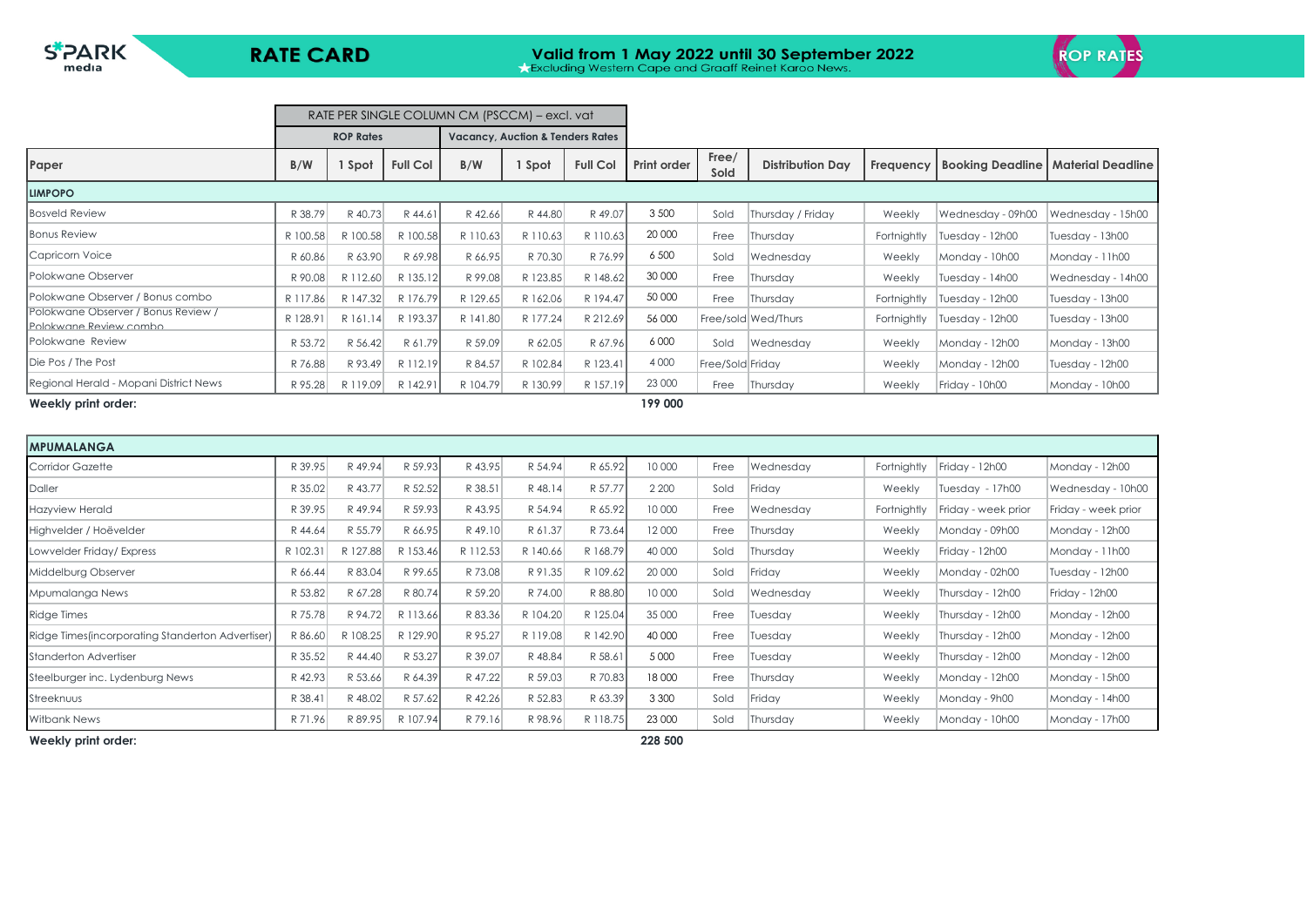

|                                                                                             |         |                  |                  | RATE PER SINGLE COLUMN CM (PSCCM) – excl. vat |                                             |                 |             |                  |                         |           |                  |                                             |
|---------------------------------------------------------------------------------------------|---------|------------------|------------------|-----------------------------------------------|---------------------------------------------|-----------------|-------------|------------------|-------------------------|-----------|------------------|---------------------------------------------|
|                                                                                             |         | <b>ROP Rates</b> |                  |                                               | <b>Vacancy, Auction &amp; Tenders Rates</b> |                 |             |                  |                         |           |                  |                                             |
| Paper                                                                                       | B/W     | I Spot           | <b>Full Col</b>  | B/W                                           | Spot                                        | <b>Full Col</b> | Print order | Free/<br>Sold    | <b>Distribution Day</b> | Frequency |                  | <b>Booking Deadline   Material Deadline</b> |
| <b>EASTERN CAPE</b>                                                                         |         |                  |                  |                                               |                                             |                 |             |                  |                         |           |                  |                                             |
| Talk of the Town ** Gross                                                                   | R 27.35 | R 36.80          | R 49.34          | n/a                                           | n/a                                         | $n/\alpha$      | 2 600       | Sold             | Thursday                | Weekly    | Friday -10h00    | Friday -10h00                               |
| Go! And Express ** Gross                                                                    | R 60.00 | R 105.00         | R 109.30         | n/a                                           | n/a                                         | $n/\alpha$      | 38 500      | Free             | Thursday                | Weekly    | Friday - 12h00   | Friday - 12h00                              |
| The Rep <sup>**</sup> Gross                                                                 | R 58.00 | R 93.50          | R 99.00          | n/a                                           | n/a                                         | n/a             | 28 500      | Free/Sold Friday |                         | Weekly    | Monday - 16h00   | Monday - 16h00                              |
| Please note: The Eastern Cape paper rates (BELOW) are valid from 1 May 2022 to 31 Dec 2022  |         |                  |                  |                                               |                                             |                 |             |                  |                         |           |                  |                                             |
| Graaff-Reinet & Karoo News                                                                  | R 35.76 | R 44.70          | R 53.65          | R 39.33                                       | R 49.15                                     | R 59.01         | 2 500       | Sold             | Friday                  | Weekly    | Thursday - 16h00 | Monday - 16h00                              |
| Weekly print order:                                                                         |         |                  |                  |                                               |                                             |                 | 72 100      |                  |                         |           |                  |                                             |
| Please note: The Northern Cape paper rates (BELOW) are valid from 1 May 2022 to 30 Sep 2022 |         |                  |                  |                                               |                                             |                 |             |                  |                         |           |                  |                                             |
| <b>INORTHERN CAPE</b>                                                                       |         |                  |                  |                                               |                                             |                 |             |                  |                         |           |                  |                                             |
| Gemsbok                                                                                     | R 69.33 |                  | R 86.66 R 103.99 | R 76.19                                       | R 95.24                                     | R 114.29        | 14 500      | Sold             | Wednesday               | Weekly    | Thursday - 12h00 | Monday - 12h00                              |
| Weekly print order:                                                                         |         |                  |                  |                                               |                                             |                 | 14 500      |                  |                         |           |                  |                                             |

| <b>WESTERN CAPE</b>                                                                            |         |         |         |         |         |         |         |      |          |        |                  |                 |
|------------------------------------------------------------------------------------------------|---------|---------|---------|---------|---------|---------|---------|------|----------|--------|------------------|-----------------|
| Please note: The Western Cape papers rates (BELOW) are valid from 1 May 2022 until 31 Dec 2022 |         |         |         |         |         |         |         |      |          |        |                  |                 |
| George Herald                                                                                  | R 60.07 | R 75.1  | R 90.11 | R 66.08 | R 82.58 | R 99.13 | 16897   | Sold | Thursday | Weekly | Thursday - 08h00 | Monday - 16h00  |
| Knysna Plett Herald                                                                            | R 30.29 | R 37.87 | R 45.46 | R 33.31 | R 41.65 | R 50.01 | 4 0 0 0 | Sold | Thursday | Weekly | Thursday - 08h00 | Monday - 16h00  |
| Mosselbay Advertiser                                                                           | R49.70  | R 62.13 | R 74.55 | R 54.67 | R 68.34 | R 82.02 | 8 500   | Sold | Friday   | Weekly | Thursday - 08h00 | Monday - 16h00  |
| Oudtshoorn Courant                                                                             | R 27.92 | R 34.91 | R 41.90 | R 30.71 | R 38.39 | R 46.08 | 2 3 0 0 | Sold | Friday   | Weekly | Thursday - 08h00 | Monday - 16h00  |
| The Village News                                                                               | R 35.69 | R 53.54 | R 53.54 | #VALUE! | #VALUE! | #VALUE! | 7000    | Free | Friday   | Weekly | Monday - 10h00   | Tuesday - 12h00 |
| South Cape Forum                                                                               | R 26.46 | R 33.08 | R 39.70 | R 29.10 | R 36.38 | R 43.66 | 3 3 0 0 | Sold | Friday   | Weekly | Thursday - 08h00 | Monday - 16h00  |
| Weekly print order:                                                                            |         |         |         |         |         |         | 41 997  |      |          |        |                  |                 |

**TOTAL WEEKLY PRINT ORDER 3 369 452**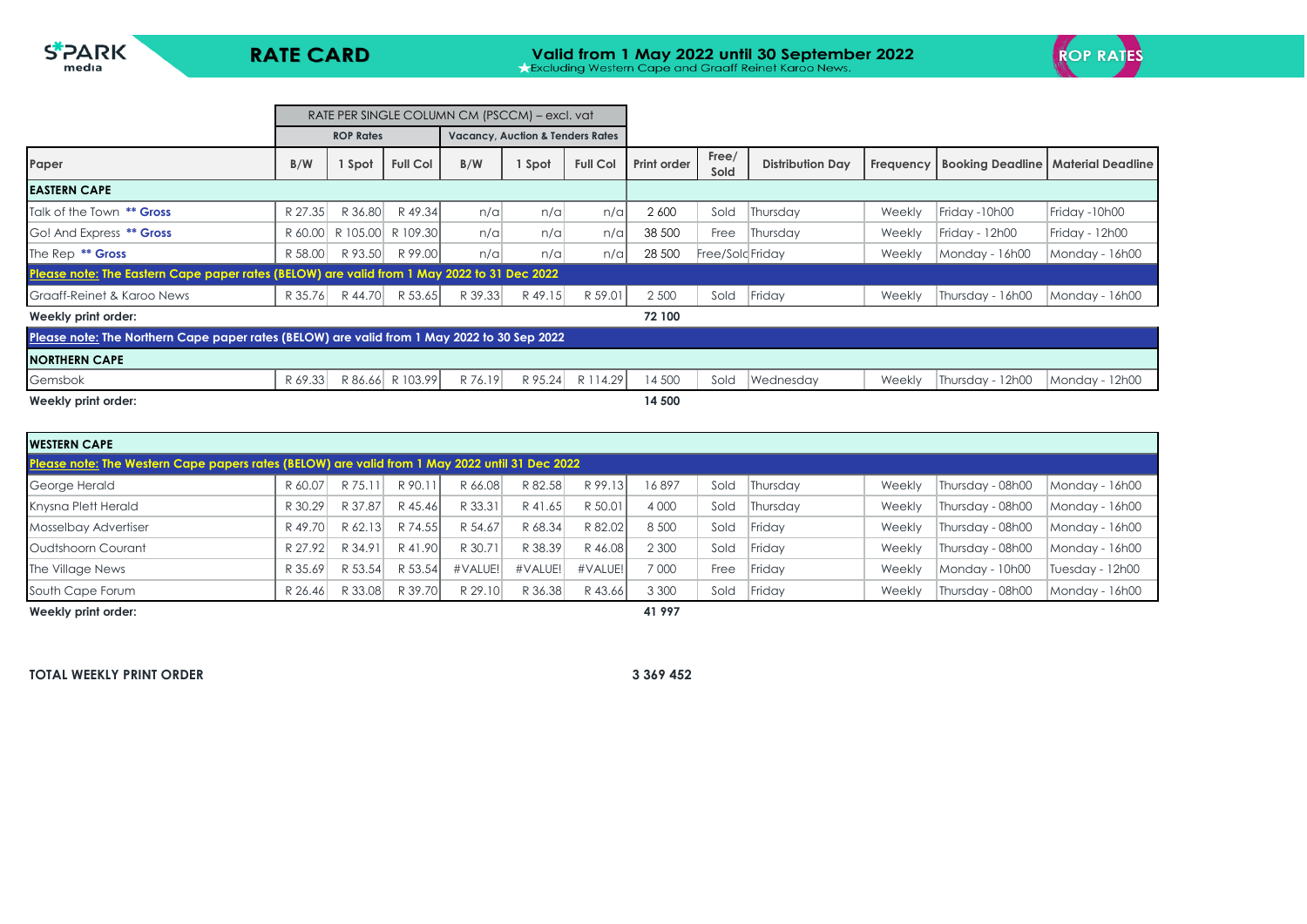# **Valid from 1 May 2022 until 30 September 2022**<br>A Excluding Western Cape and Graaff Reinet Karoo News.



### **Rate for period 1 May 2022 - 30 Sept 2022 Rate for period 1 May 2022 - 31 Dec 2022**

### **Caxton Local Newspapers: Gauteng, Vaal, Free State, KZN, Mpumalanga, North West, Limpopo**

| Pagination      | <b>Printed Externally</b> | <b>Pagination</b> | <b>Printed with Caxton</b> | Pagination      | <b>Printed Externally</b> | <b>Pagination</b>        | <b>Printed with Caxton (CTP</b> |
|-----------------|---------------------------|-------------------|----------------------------|-----------------|---------------------------|--------------------------|---------------------------------|
|                 | (Cost per '000)           |                   | (CTP Cost per '000)        |                 | (Cost per '000)           |                          | Cost per '000)                  |
| $1 - 8$ Pages   | R 909.67                  | -8 Pages          | R 627.55                   | 1 - 8 Pages     | R 825.48                  | $1 - 8$ Pages            | R 570.23                        |
| $10 - 16$ Pages | R 998.66                  | $10 - 16$ Pages   | R 724.50                   | $10 - 16$ Pages |                           | R 906.95 10 - 16 Pages   | R 620.96                        |
| 18 - 24 Pages   | R 1 093.82                | 18 - 24 Pages     | R 783.45                   | $18 - 24$ Pages |                           | R 993.83 18 - 24 Pages   | R 671.17                        |
| 28 - 32 Pages   | R 1 197.65                | 28 - 32 Pages     | R 864.68                   | 28 - 32 Pages   |                           | R 1 087.25 28 - 32 Pages | R 741.87                        |
| 36 - 40 Pages   | R 1 291.58                | 36 - 40 Pages     | R 936.73                   | 36 - 40 Pages   |                           | R 1 173.06 36 - 40 Pages | R 802.77                        |
| 44 - 48 Pages   | R 1 381.80                | 44 - 48 Pages     | R 1 019.27                 | 44 - 48 Pages   |                           | R 1 255.60 44 - 48 Pages | R 874.06                        |
| 50 - 58 Pages   | R 1 491.80                | 50 - 58 Pages     | R 1 099.19                 | 50 - 58 Pages   |                           | R 1 355.53 50 - 58 Pages | R 941.68                        |
| $60 - 68$ Pages | R 1 614.16                | 60 - 68 Pages     | R 1 188.28                 | 60 - 68 Pages   |                           | R 1 466.32 60 - 68 Pages | R 1 018.62                      |
| 72+ Pages       | R 1 740.23                | 72+ Pages         | R 1 283.92                 | 72+ Pages       | R 1 580.36                | 72+ Pages                | R 1 101.08                      |

### **EASTERN CAPE: TALK OF THE TOWN, GO! & EXPRESS, THE REP**

**SPARK** 

media

| Pagination      | Printed Externally (Cost per '000) *GROSS*          |
|-----------------|-----------------------------------------------------|
| Up to 8 Pages   | R 712.28                                            |
| $10 - 16$ Pages | R 859.86                                            |
| 18 - 24 Pages   | R 1 002.78                                          |
| 28 - 32 Pages   | R 1 205.18                                          |
| 36 - 48 Pages   | R 1 435.40                                          |
| $50 - 64$ Pages | R 1 742.09                                          |
|                 | **Gross** Talk of the Town, Go! & Express, The Rep. |

|               | NORTHERN CAPE GEMSBOK AND STELLALANDER |                   |                                 |                         |                       |
|---------------|----------------------------------------|-------------------|---------------------------------|-------------------------|-----------------------|
| Pagination    | Insert Rate                            | <b>Pagination</b> | Discounted rate if printed with |                         | <b>Western Cape -</b> |
|               | $ C$ ost ner '0001                     |                   | Caxton (CTP Cost ner '000)      |                         |                       |
| 1 - 24 Pages  | R 1 0 1 1 .4 1                         | I - 24 Pages      | R 766.42                        | Pagination              | Ins                   |
| 26 - 32 Pages | R 1 083.47                             | 26-32 Pages       | R 902.67                        | Up to 8 Pages           |                       |
| 34 - 48 Pages | R 1 146.35                             | 34 - 48 Pages     | R 1 083.47                      | $10 - 16$ Pages         |                       |
| 50 - 58 Pages | R 1 375.62                             | 50 - 58 Pages     | R 1 135.87                      |                         |                       |
| 60 - 68 Pages | R 1 463.40                             | 60 - 68 Pages     | R 1 224.96                      | <b>Insert Deadlines</b> | <b>Booking</b>        |
| 72+ Pages     | R 1 586.55                             | 72 + Pages        | R 1 333.70                      |                         | <b>Material</b>       |

### **Eastern Cape - Graaff Reinet & Karoo News**

| Pagination    | <b>Printed Externally</b><br>(Cost per '000) | Pagination               | <b>Printed with Caxton (CTP</b><br>Cost per '000) |
|---------------|----------------------------------------------|--------------------------|---------------------------------------------------|
| 1 - 8 Pages   | R 825.48                                     | 1 - 8 Pages              | R 570.23                                          |
| 10 - 16 Pages | R 906.95                                     | 10 - 16 Pages            | R 620.96                                          |
| 18 - 24 Pages | R 993.83                                     | 18 - 24 Pages            | R 671.17                                          |
| 28 - 32 Pages | R 1 087.25                                   | 28 - 32 Pages            | R 741.87                                          |
| 36 - 40 Pages | R 1 173.06                                   | 36 - 40 Pages            | R 802.77                                          |
| 44 - 48 Pages | R 1 255.60                                   | 44 - 48 Pages            | R 874.06                                          |
| 50 - 58 Pages |                                              | R 1 355.53 50 - 58 Pages | R 941.68                                          |
| 60 - 68 Pages | R 1 466.32                                   | 60 - 68 Pages            | R 1 018.62                                        |
| 72+ Pages     | R 1 580.36                                   | 72+ Pages                | R 1 101.08                                        |

### **Western Cape (excluding Village News)**

| Pagination    | <b>Printed Externally</b><br>(Cost per '000) | Pagination               | <b>Printed with Caxton (CTP</b><br>Cost per '000) |
|---------------|----------------------------------------------|--------------------------|---------------------------------------------------|
| $1 - 8$ Pages | R 892.50                                     | 1 - 8 Pages              | R 615.71                                          |
| 10 - 16 Pages | R 979.81                                     | 10 - 16 Pages            | R 710.83                                          |
| 18 - 24 Pages | R 1 073.19                                   | 18 - 24 Pages            | R 768.67                                          |
| 28 - 32 Pages | R 1 175.05                                   | 28 - 32 Pages            | R 848.36                                          |
| 36 - 40 Pages | R 1 267.21                                   | 36 - 40 Pages            | R 919.06                                          |
| 44 - 48 Pages |                                              | R 1 355.73 44 - 48 Pages | R 1 000.04                                        |
| 50 - 58 Pages |                                              | R 1 463.66 50 - 58 Pages | R 1 078.45                                        |
| 60 - 68 Pages | R 1 583.71                                   | 60 - 68 Pages            | R 1 165.86                                        |

| <b>Western Cape - The Village News</b>    |
|-------------------------------------------|
| Insert rate (Cost per '000)<br>Pagination |
| R 739.24                                  |
| R 824.36                                  |
|                                           |

|                                 | <b>Booking</b> | Wednesday prior                             |
|---------------------------------|----------------|---------------------------------------------|
| <b>Theat Deadlines Material</b> |                | Thursday prior. No early delivery accepted. |

PRINTING COSTS ARE QUOTED SEPARATELY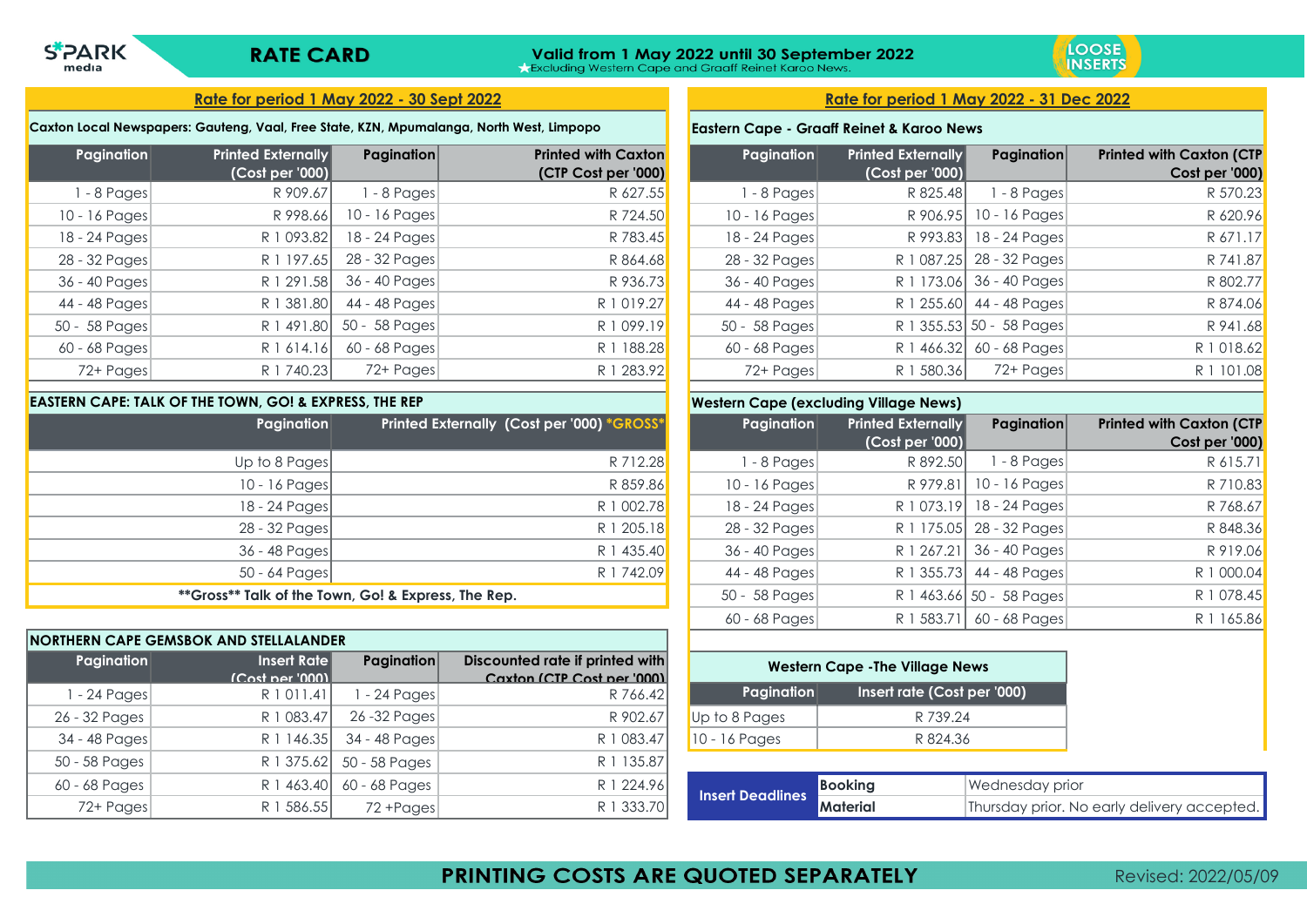| ROP KAIES EFFECTIVE T JANUAKT 2022 - 31 DECEMBER 2022 |         |                  |                 | <b>EXCIUGES BOISWAND (NO FATE CHANGE)</b>     |                                             |                 |             |            |                         |           |                               |                                   |
|-------------------------------------------------------|---------|------------------|-----------------|-----------------------------------------------|---------------------------------------------|-----------------|-------------|------------|-------------------------|-----------|-------------------------------|-----------------------------------|
|                                                       |         |                  |                 | RATE PER SINGLE COLUMN CM (PSCCM) - excl. vat |                                             |                 |             |            |                         |           |                               |                                   |
|                                                       |         | <b>ROP Rates</b> |                 |                                               | <b>Vacancy, Auction &amp; Tenders Rates</b> |                 |             |            |                         |           |                               |                                   |
| Paper                                                 | B/W     | 1 Spot           | <b>Full Col</b> | B/W                                           | 1 Spot                                      | <b>Full Col</b> | Print order | Free/ Sold | <b>Distribution Day</b> | Frequency | <b>Booking</b><br>Deadline    | <b>Material Deadline</b>          |
| <b>BOTSWANA:</b>                                      |         |                  |                 |                                               |                                             |                 |             |            |                         |           |                               |                                   |
| Botswana Guardian                                     | R 79.04 | R 98.54          | R 98.54         | R 79.04                                       | R 98.54                                     | R 98.54         | 11 000      | Sold       | Thursday                | Weekly    | Friday - prior                | Monday - prior                    |
| The Midweek Sun                                       | R 70.50 | R 89.90          | R 89.90         | R 70.50                                       | R 89.90                                     | R 89.90         | 7 000       | Sold       | Wednesday               | Weekly    | Wednesday - pr Friday - prior |                                   |
| Mmegi                                                 | R 70.50 | R 84.72          | R 84.72         | R 70.50                                       | R 84.72                                     | R 84.72         | 13 000      | Sold       | Friday                  | Weekly    | 3 days prior                  | 3 days prior                      |
| Monitor                                               | R 60.34 | R 75.48          | R 75.48         | R 60.34                                       | R 75.48                                     | R 75.48         | 7 0 0 0     | Sold       | Monday                  | Weekly    | 3 days prior                  | 3 days prior                      |
| <b>LESOTHO:</b>                                       |         |                  |                 |                                               |                                             |                 |             |            |                         |           |                               |                                   |
| Public Eye (Friday)                                   | R 71.53 | R 88.69          | R 105.96        | R 71.53                                       | R 88.69                                     | R 105.96        | 22 5 45     | Sold       | Friday                  | Weekly    | Friday - prior                | Friday prior                      |
| Maseru Metro                                          | R27.15  | R27.15           | R27.15          | R27.15                                        | R27.15                                      | R27.15          | 35 000      | Free       | Thursday                | Weekly    |                               | Tuesday - 17h00 Wednesday - 12h00 |
| <b>ESWATINI:</b>                                      |         |                  |                 |                                               |                                             |                 |             |            |                         |           |                               |                                   |
| Eswatini News (Saturday)                              | R 72.63 | R 90.53          | R 108.77        | R 79.87                                       | R 113.17                                    | R 113.17        | 26 000      | Sold       | Saturday                | Weekly    | 3 days prior                  | 3 days prior                      |
| Times of Eswatini                                     | R 72.63 | R 90.53          | R 108.77        | R 79.87                                       | R 113.17                                    | R 113.17        | 28 000      | Sold       | Monday - Friday Daily   |           | 3 days prior                  | 3 days prior                      |
| Times Of Eswatini Sundav                              | R 72.63 | R 90.53          | R 108.77        | R 79.87                                       | R 113.17                                    | R 113.17        | 26 000      | Sold       | Sunday                  | Weekly    |                               | Wednesday - 09 Thursday - 09h00   |

## ALL RATES EXCLUDE SA VAT.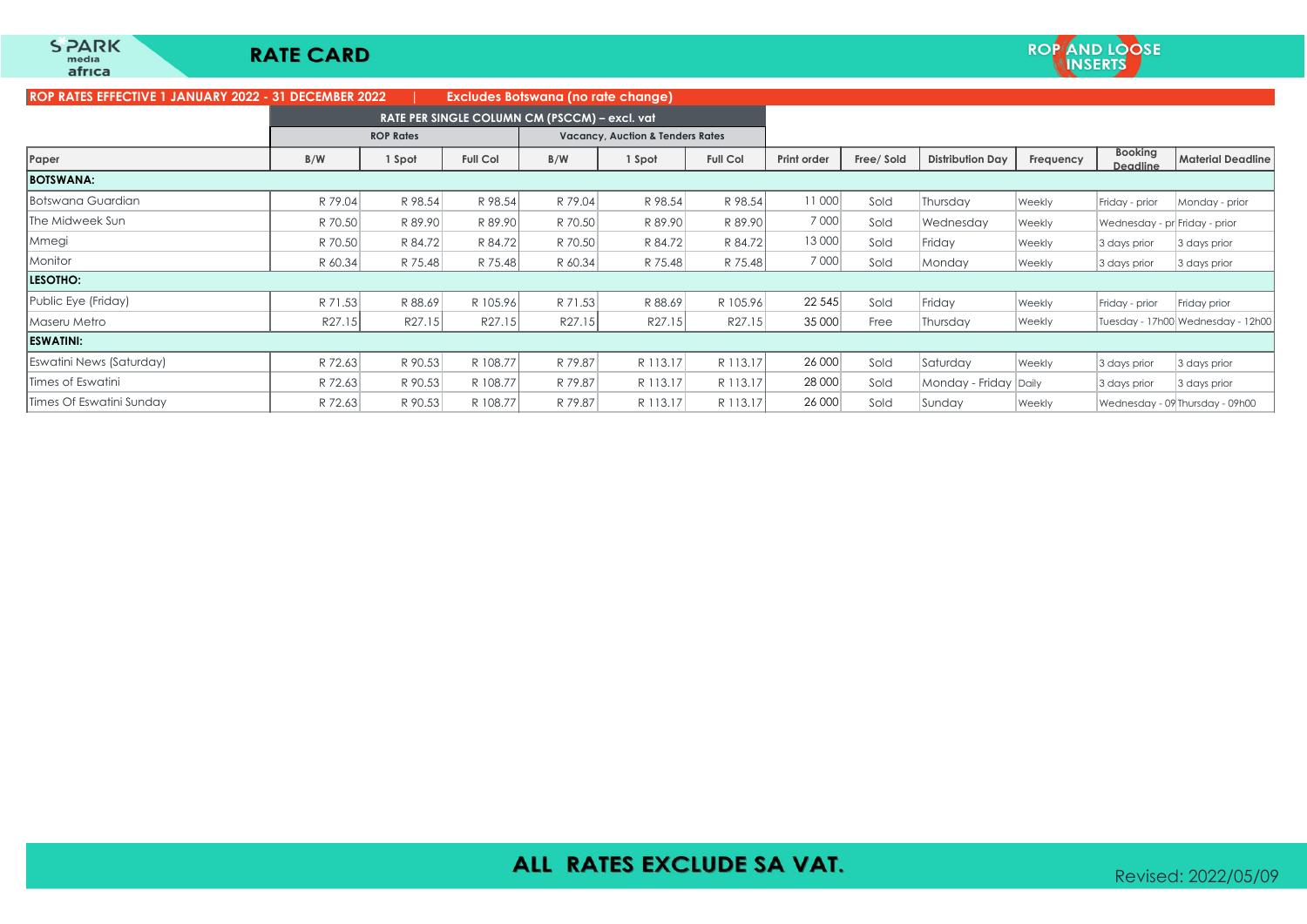## **RATE CARD**

### **NETT LOOSE INSERTS RATES EFFECTIVE 1 JANUARY 2022 - 31 DECEMBER 2022 | Excludes Botswana (no rate change)**

| 022 |  |  | <b>Excludes Botswana (no rate</b> |  |  |
|-----|--|--|-----------------------------------|--|--|
|-----|--|--|-----------------------------------|--|--|

| <b>BOTSWANA:</b>         |                   |                    |                    |                        |                 |                 |
|--------------------------|-------------------|--------------------|--------------------|------------------------|-----------------|-----------------|
|                          |                   |                    |                    | Loose Inserts per 1000 |                 |                 |
|                          | 1-8 PAGES         | <b>12 PAGES</b>    | <b>16 PAGES</b>    | <b>20 PAGES</b>        | <b>24 PAGES</b> | <b>32 PAGES</b> |
| Botswana Guardian        | R 822.88          | R 1 005.74         | R 1 229.47         | R 1 340.62             | R 1 475.10      | R 1 625.31      |
| The Midweek Sun          | R 822.88          | R 1 005.74         | R 1 159.15         | R 1 264.63             | R 1 475.10      | R 1 533.44      |
|                          | <b>4 PAGES</b>    | 8 PAGES            | <b>12 PAGES</b>    | <b>16 PAGES</b>        | <b>20 PAGES</b> | <b>24 PAGES</b> |
| Mmegi                    | R 934.58          | R 1 046.38         | R 1 117.19         | R 1 158.02             | R 1 280.04      | R 1 371.46      |
| Monitor                  | R 934.58          | R 1 046.38         | R 1 117.19         | R 1 158.02             | R 1 280.04      | R 1 371.46      |
| LESOTHO:                 |                   |                    |                    |                        |                 |                 |
|                          |                   |                    |                    | Loose Inserts per 1000 |                 |                 |
|                          | <b>TO 8 PAGES</b> | <b>10-16 PAGES</b> | <b>18-24 PAGES</b> | 26 - 48 PAGES          | 50 - 58 PAGES   | 60 - 68 PAGES   |
| Public Eye (Friday)      | R 880.70          | R 1 003.89         | R 1 068.11         | R 1 150.68             | R 1 221.45      | R 1 3 1 4.50    |
| Maseru Metro             | R 365.97          | R 469.83           | R469.83            | R469.83                | R 574.92        | R 574.92        |
|                          |                   |                    |                    |                        |                 |                 |
| <b>ESWATINI:</b>         |                   |                    |                    |                        |                 |                 |
|                          |                   |                    |                    | Loose Inserts per 1000 |                 |                 |
|                          | <b>TO 4 PAGES</b> | <b>TO 8 PAGES</b>  | <b>TO 12 PAGES</b> | <b>TO 16 PAGES</b>     | <b>20 PAGES</b> | <b>24 PAGES</b> |
| Eswatini News (Saturday) | R 1 606.39        | R 2 0 3 2.45       | R 2 239.29         | R 2 552.64             | R 2 676.50      | R 2810.26       |
| Times of Eswatini        | R 1 606.39        | R 2 0 3 2.45       | R 2 239.29         | R 2 552.64             | R 2 676.50      | R 2810.26       |
| Times of Eswatini Sunday | R 1 606.39        | R 2 0 3 2.45       | R 2 239.29         | R 2 552.64             | R 2 676.50      | R 2 810.26      |

## ALL RATES EXCLUDE SA VAT.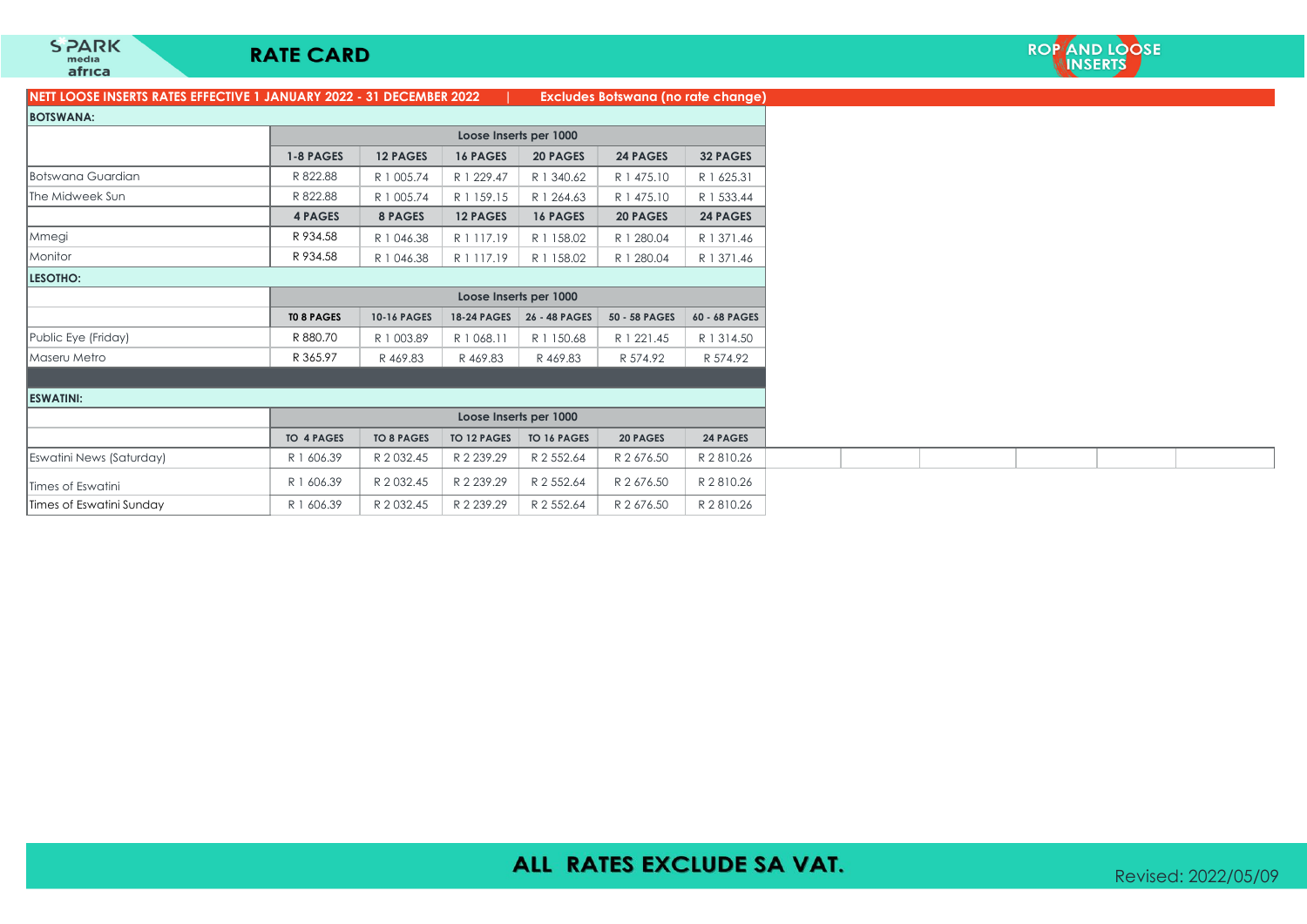### **ROP RATES EFFECTIVE DATE 1 DECEMBER 2021 to 30 NOVEMBER 2022**

|                                              | RATE PER SINGLE COLUMN CM (PSCCM) – excl. vat |                  |                 |                                             |         |                 |             |            |                         |           |                            |                                    |
|----------------------------------------------|-----------------------------------------------|------------------|-----------------|---------------------------------------------|---------|-----------------|-------------|------------|-------------------------|-----------|----------------------------|------------------------------------|
|                                              |                                               | <b>ROP Rates</b> |                 | <b>Vacancy, Auction &amp; Tenders Rates</b> |         |                 |             |            |                         |           |                            |                                    |
| Paper                                        | B/W                                           | 1 Spot           | <b>Full Col</b> | B/W                                         | 1 Spot  | <b>Full Col</b> | Print order | Free/ Sold | <b>Distribution Day</b> | Frequency | <b>Booking</b><br>Deadline | <b>Material</b><br><b>Deadline</b> |
| <b>NAMIBIA</b>                               |                                               |                  |                 |                                             |         |                 |             |            |                         |           |                            |                                    |
| Allgemeine Zeitung: Mon - Wed                | R70.00                                        | R70.00           | R70.00          | R118.00                                     | R118.00 | R118.00         | 3 600       | Sold       | Mon-Wed                 | Daily     | 2 days prior               | 2 days prior                       |
| Allgemeine Zeitung: Thur - Fri               | R70.00                                        | R70.00           | R70.00          | R128.00                                     | R128.00 | R128.00         | 4 0 0 0     | Sold       | Thurs - Friday          | Daily     | 2 days prior               | 2 days prior                       |
| Namibian Sun Mon: Wed                        | R70.00                                        | R70.00           | R70.00          | R118.00                                     | R118.00 | R118.00         | 8 4 0 0     | Sold       | Mon-Wed                 | Daily     | 2 days prior               | 2 days prior                       |
| Namibian Sun: Thur - Fri                     | R70.00                                        | R70.00           | R70.00          | R128.00                                     | R128.00 | R128.00         | 11000       | Sold       | Thurs - Friday          | Daily     | 2 days prior               | 2 days prior                       |
| Republikein: Mon - Wed                       | R83.00                                        | R83.00           | R83.00          | R118.00                                     | R118.00 | R118.00         | 15 000      | Sold       | Mon-Wed                 | Daily     | 2 days prior               | 2 days prior                       |
| Republikein: Thur - Fri                      | R94.00                                        | R94.00           | R94.00          | R128.00                                     | R128.00 | R128.00         | 20 000      | Sold       | Thurs - Friday          | Daily     | 2 days prior               | 2 days prior                       |
| Careers Fri (Rep, Nam Sun, Algemeine)        | R128.00                                       | R128.00          | R128.00         | R128.00                                     | R128.00 | R128.00         | 35 000      | Sold       | Friday                  | Weekly    | Friday - prior             | Mon-12h00                          |
| Rep, Nam Sun, Allgemeine: Mon-Wed            | R163.00                                       | R163.00          | R163.00         | n/a                                         | n/a     | n/a             | 27 000      | Sold       | Mon-Wed                 | Daily     | 2 days prior               | 2 days prior                       |
| Republikein, Namibian Sun: Mon-Wed           | R121.00                                       | R121.00          | R121.00         | n/a                                         | n/a     | n/a             | 23 400      | Sold       | Mon-Wed                 | Daily     | 3 days prior               | 3 days prior                       |
| Republikein, Allgemeine Zeitung:<br>Mon-Wed  | R121.00                                       | R121.00          | R121.00         | n/a                                         | n/a     | n/a             | 18 600      | Sold       | Mon-Wed                 | Daily     | 4 days prior               | 4 days prior                       |
| Namibian Sun, Allgemeine Zeitung:<br>Mon-Wed | R103.00                                       | R103.00          | R103.00         | n/a                                         | n/a     | n/a             | 12 000      | Sold       | Mon-Wed                 | Daily     | 5 days prior               | 5 days prior                       |

### **NETT LOOSE INSERTS RATES EFFECTIVE 1 DECEMBER 2021 to 30 NOVEMBER 2022**

**NAMIBIA** 

| <b>NAMIBIA</b>  |                              |                                                                                                      |
|-----------------|------------------------------|------------------------------------------------------------------------------------------------------|
|                 | Loose Inserts per 1000 p/day |                                                                                                      |
| 10 000          | R2 450.00                    | Market Watch:                                                                                        |
| 10 001 - 20 000 | R2 000.00                    | $M$ on - Wed @ R118 per col cm.                                                                      |
| 20 001 - 30 000 | R1 750.00                    | <b>Thur-Fri</b> @R128 per col cm circulated across Republikein, Namibian Sun and Allgemeine Zeitung. |
| 30 001 - 40 000 | R1 400.00                    |                                                                                                      |
| $* + 40000$     | R1 300.00                    | <b>Careers:</b> Friday @ R128 per col cm, circulated across Republikein, Namibian Sun and Allgemeine |
| $*+20$ pgs      | Add 20%                      | Zeitung.                                                                                             |
| $*+40pgs$       | Add 50%                      |                                                                                                      |
|                 |                              |                                                                                                      |